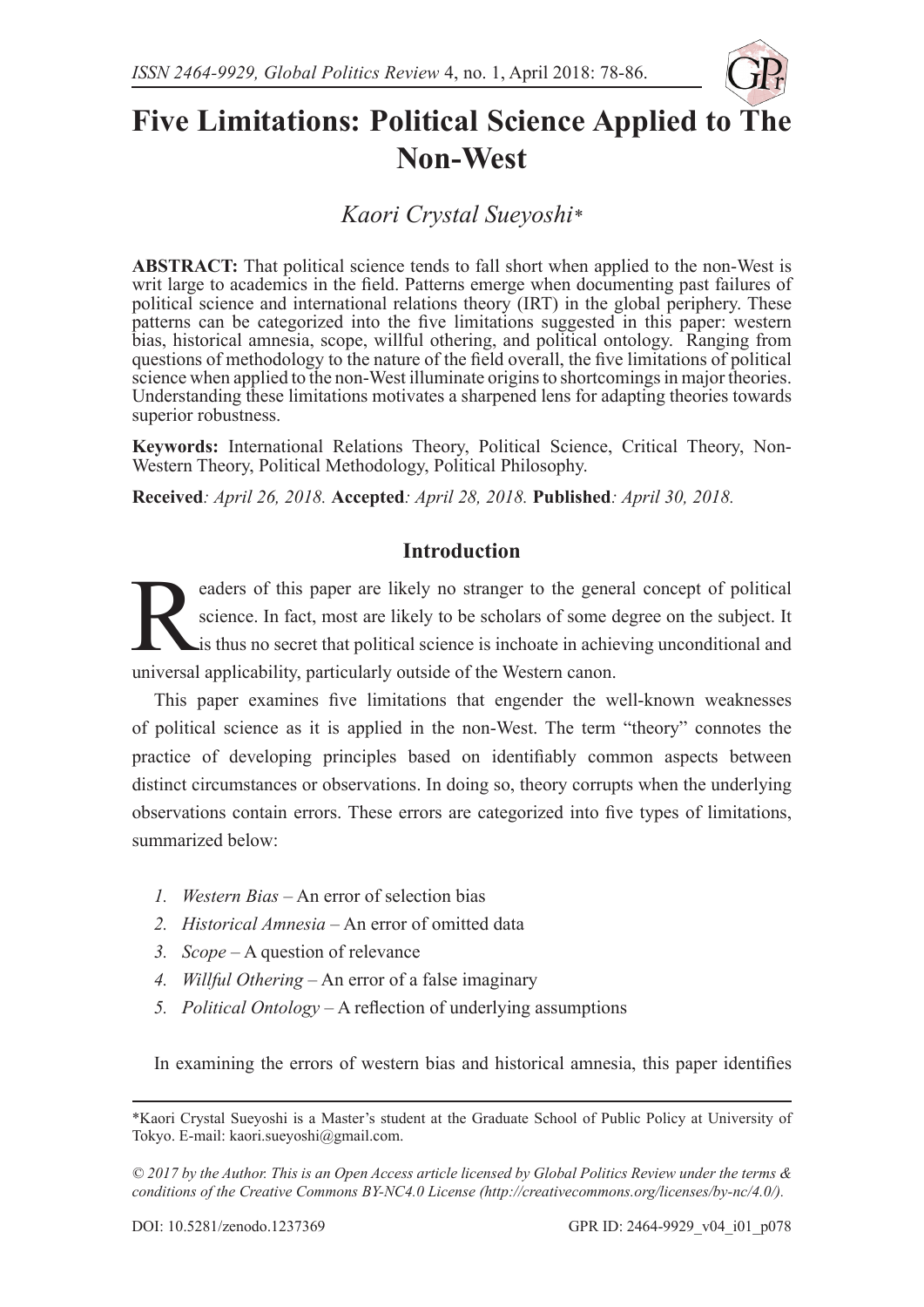shortcomings in theories of the modern state, as it is a central unit of analysis for international relations theory. Whether state formation is a normatively desirable outcome is not a question for this paper. It then compares the applicability of modernization theory in how it was used to describe the non-West. Finally, it considers the philosophical underpinnings of political science as a harbinger of inaccuracies.

This paper does not assert the monocausality of why any of the theories discussed does not apply in non-Western contexts. Any of the five means may interweave with any of the others. The first four means are issues of methodology. The last one is of ontology.

#### **Assumptions**

 While there is some debate, political science is broadly defined as the branch of knowledge surrounding the mechanisms of government and the scientific analysis of political activity and behavior. Its subject matter covers the function of power; the exchange, ownership, and transactions transferred through power. The discipline follows methodological and epistemological approaches of the material sciences, with the collection of empirical data to test upon formed hypotheses.

In initiating this examination, it becomes imperative to develop a definition of the "West." The "West," as a standalone and arguably problematic phrase, for the purposes of this paper refers to Europe and North America. This paper assumes the possibility of a "non-West" in contemporary society. A Gramscian perspective could imply that due to the extensiveness of hegemonic Western societies, a "non-Western" context possibly no longer exists.

This paper assumes a definition of theory as a generalization of facts, recognizing that even within the Western canon there exist epistemological distinctions between European and American theory. Theory is "about abstracting away from the day-to-day events in an attempt to find patterns and group events together into sets and classes of things."<sup>1</sup> Robustness is a qualifying tenet for powerful theory, and to achieve this, a small set of facts and observations must align for a causal pattern to form principles that can explain a much wider set of cases. It is in this quest for robustness – the attempt to find universal and timeless theory – that we begin to see the faults of Western bias and historical amnesia.

#### **Western Bias**

A normative foundation to international relations theories is the concept of the modern state. According to the Weberian conceptualization, the defining characteristic of statehood is the possession of a monopoly over the legitimate use of physical force. Importantly, the modern state extends domination of a territory and all of its inhabitants. Where the

<sup>1</sup> Amitav Acharya and Barry Buzan, "Why is there no non-Western international relations theory? An introduction," *International Relations of the Asia-Pacific* 7, no. 3 (2007): 287–312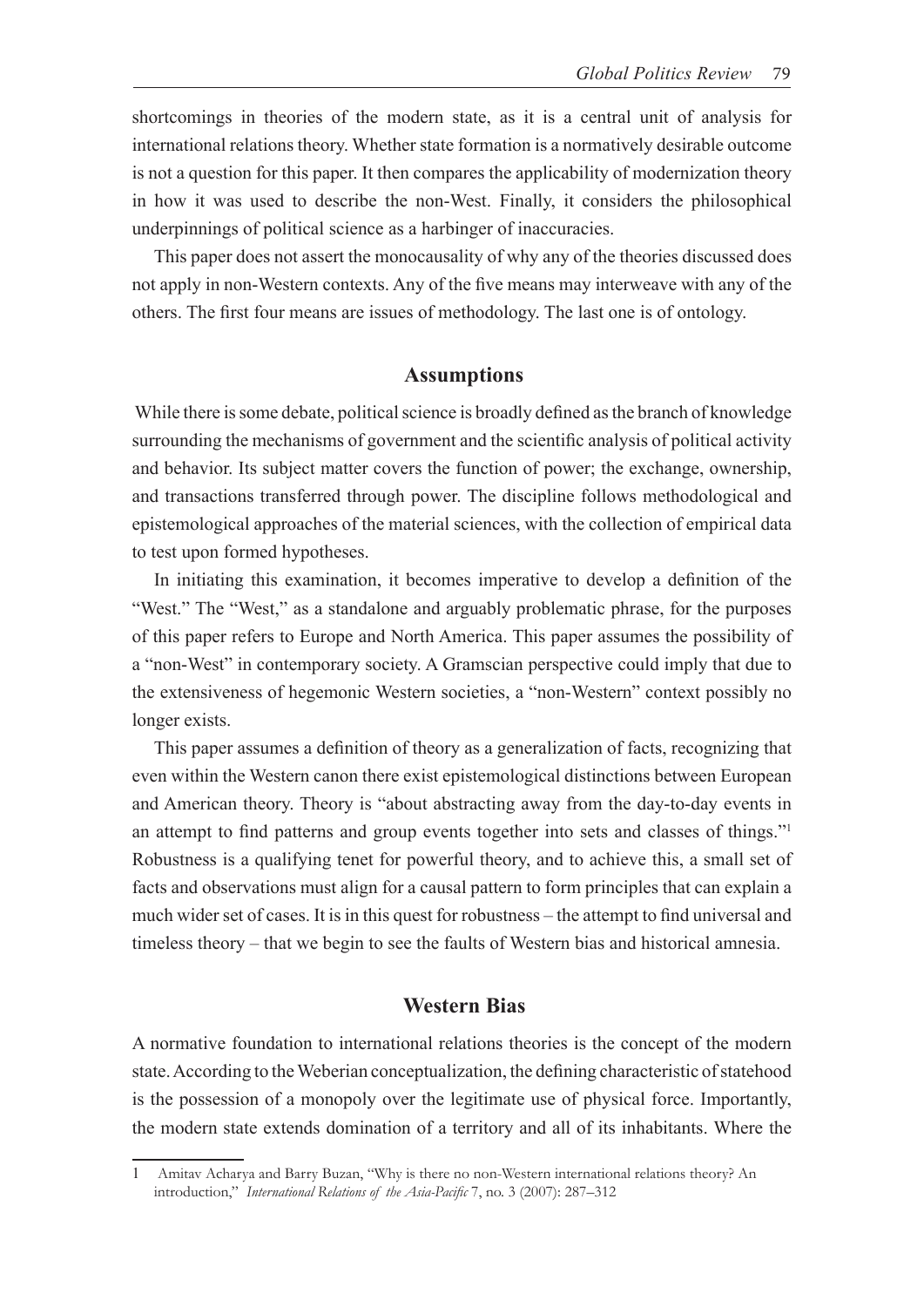state is the sole actor with legitimate use of force, non-state actors can enact illegitimate violence. From the perspective of Charles Tilly, the definition of the modern state abides by the concept that "war makes the state and the state makes war."2 The theory came to be known as the predatory theory of the state, as Tilly compared these four functions to the structure of protection rackets by organized criminal organizations. Faced with material scarcity and high population density that exacerbated the threat of war, European kings expropriated resources from rural areas for defense purposes, centralizing to eventually form the modern state.

The Weberian concept of the modern state remains noticeably unfulfilled by the political landscape of postcolonial Africa. The concept of the authoritative "state" differs from the realities of Africa such that states in Africa are often labeled as deviant, weak, or fragile. This paper is disinterested in depicting the continent of Africa in a monolithic sense; it will abstract patterns as a foil to the Weberian concept of the state. Contrary to the Weberian definition, the African state does not necessarily claim monopoly of the legitimate use of force. Postcolonial statehood in Africa did not reproduce the Westphalian system of Europe. Instead, African states represent a fragmented collection of sub-state actors representing varying nationalities and ethnicities, many of which operate substantial mechanisms of violence.<sup>3</sup> One explanation offers that "the central issue has always resided in the fact that the African state – as imposed by European colonial powers – was artificial…the drawing of colonial borders neglected to take into account the national and ethnic divisions on the ground."4 The assiduous use of violence by sub-state actors appears in the vicissitudes of civil strife; to name just a few, one could look at the history of the Democratic Republic of Congo, Angola, Liberia, or Somalia. Contemporary "states" of Africa are shaped upon impositions of arbitrarily drawn borderlines generated by the colonial powers at the table of the Berlin Conference of 1884-85. Thus, the Weberian characterization of the state was able to prevail in Western modalities but is not a replicable theory in this non-Western context.

 Discordance between Weber and Tilly's theories and statehood in Africa is a case of *Western bias*. Weber's theory of legitimacy was built upon examples from European history, namely Great Britain. Tilly's theory rested upon observations of the consolidation and expropriation of land, resources, and means of violence in the transition from European feudalism to the rise of modern states. Because the underlying observations pertained to the West, the predictive capability fell short when applied to Africa. Western bias, in this analysis, can be compared to a circumstance of selective data. From a methodological

<sup>2</sup> Charles Tilly, "War Making and State Making as Organized Crime," in "*Bringing the State Back In"* ed. Peter B. Evans, Dietrich Rueschemeyer, and Theda Skocpol (Cambridge: Cambridge University Press, 1985), 169–91.

<sup>3</sup> Abou Jeng, *Peacebuilding in the African Union: Law, Philosophy and Practice* (Cambridge: Cambridge University Press, 2012).

<sup>4</sup> Assis Malaquias, "Reformulating International Relations Theory: African Insights and Challenges" in *Africa's Challenge to International Relations Theory* (2001), 11-28.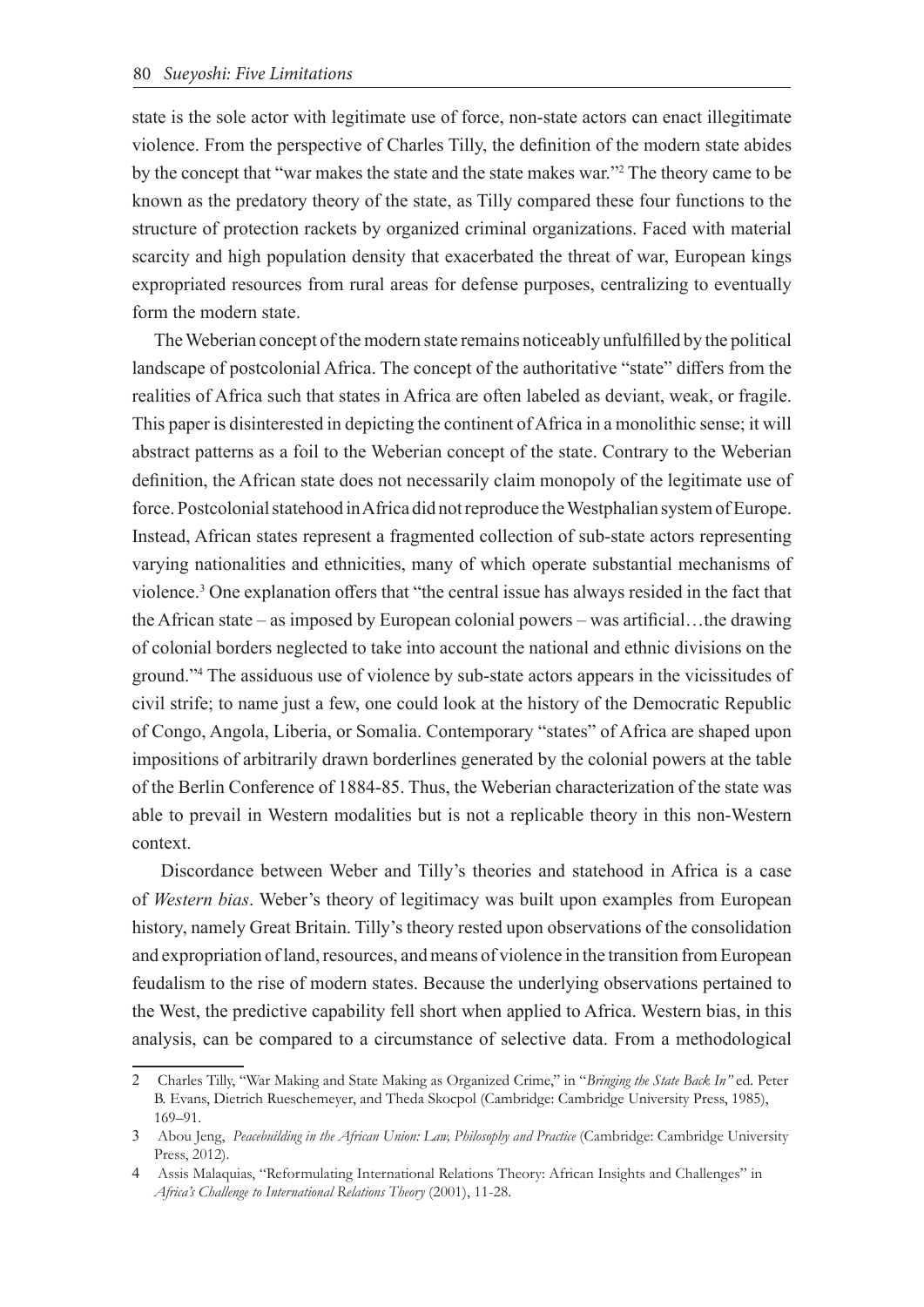approach, selection bias causes distortion in results. Of note, Weber is explicit about the bias in his writing; with statements such as the "city state... is peculiar to the Occident," "the constitutional state…is indigenous only to the Occident," and that it is "only in the Occident that we find…professional politician in the service of powers other than the princes."5 Weber makes valuable comparisons to other regions of the world, including China and India; however, the theory is pithy on the description of Africa, and ultimately focuses on Western history for the emergence of the modern state.

 Western bias alone need not constitute the entirety of why a theory does not apply in non-Western contexts. That Weber and Tilly's approaches show Western bias error does not undermine the legitimacy of their theories overall. Synthesized with other concepts such as geopolitics, the reality of African states may be better understood. Herbst offers an explanation discussed in the next section. Certainly, there is more to be said about African statehood beyond an issue of Western bias in political science. Nonetheless, the centrality of Western history used for Western theory demonstrates an error of selective data.

 Relatedly, language barriers may exacerbate the tendency for Western bias. Effective contextualization in one part demands a widened lens in historical renderings. In another, it may demand that historical renderings (and their interpretation) engender from a local perspective. That much of political science takes place in the lingua franca of English precludes theory from other languages.

#### **Historical Amnesia**

*"Theory is always for someone and for some purpose"* - Robert Cox

In observing the aforementioned configurations of African statehood, Jeffrey Herbst proposed a theory of state formation in Africa. Herbst argues that the structural conditions of state formation in Europe were deficient in Africa. In comparison to Europe and its high population density, there was less of a demand for the formation of property rights in Africa. It was not land but labor (people) that were scarce in low-density regions of Africa. This impeded the need for state institutions in the fashion of Europe. Additionally, during the colonial period, there was little external threat to conflict between colonial powers in Africa. Following independence, colonial boundaries were reinforced from the international sphere, namely the Berlin Conference and the United Nations. Thus, this was another disincentive to institutional development according to Tilly's concept of the role of the state as war making. Herbst concludes with the policy recommendation that the international forum should allow for and encourage the disintegration of the current African states, in favor of smaller states that better represent domestically recognized

<sup>5</sup> Max Weber, "Politics as a Vocation," in *Essays in Sociology*, ed. Howard Garth and Cynthia Mills (New York: Macmillian, 1946), 26-45.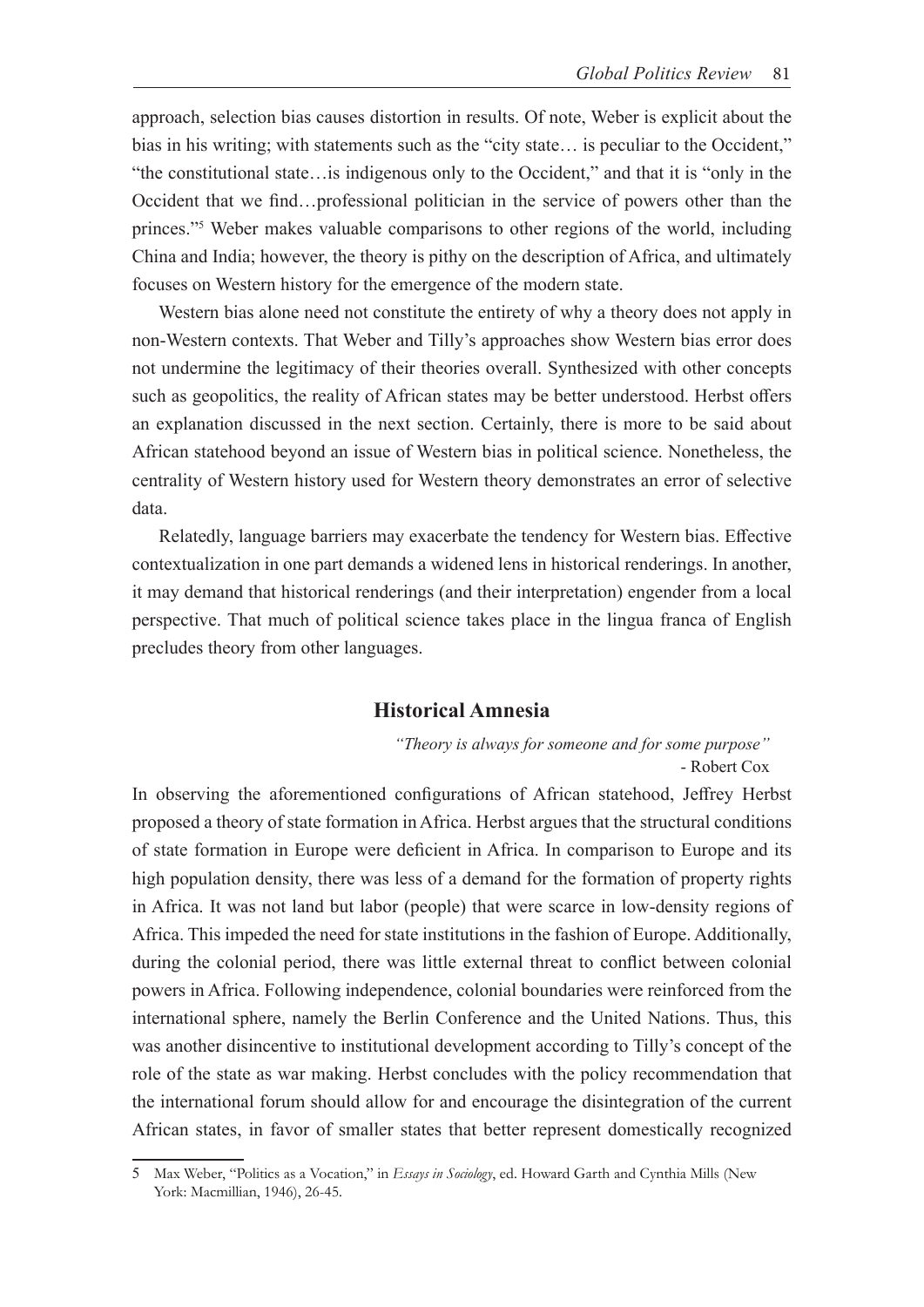boundaries of states.

Critics of Herbst' assessment point to his de-emphasis of the impact of European imperialism and colonialism on hindered state formation in Africa. Herbst's focus of analysis is on factors that supersede what he describes the "few decades" of colonial rule, stating "it was impossible for Europeans to have changed 'everything.'"6 That the project of colonialism could be limited to a "few decades" is a bold claim, and projects ignorance regarding the effects of the Atlantic slave trade that had been in operation for hundreds of years prior to the Berlin Conference of 1884-85. Patrick Manning argued that the slave trade alone was a destabilizing variable in the development of state institutions, and that "with the allure of imported goods and the brutality of capture, slave traders broke down barriers isolating Africans in their communities. Merchants and warlords spread the tentacles of their influence into almost every corner of the continent. By the nineteenth century, much of the continent was militarized; great kingdoms and powerful warlords rose and fell, their fate linked to fluctuations in the slave trade."<sup>7</sup> Problematically, Herbst also concludes that "most territory in Africa was not actually physically conquered but ceded more or less legitimately by African rulers," in contradiction to historical accounts of violent plunder and conquest.

Herbst's errors are a case of what this paper considers *historical amnesia*. Western political science has practiced historical amnesia from an institutional and methodological standpoint. Historical amnesia can be considered an error of omitted data. Similar to Western bias, historical amnesia distorts the underlying data that forms theories. That Herbst omitted the influences of imperialism would encourage readers to practice caution in accepting the policy proposal of smaller states for a more peaceful Africa. Perhaps such a solution would still fail to disentangle Africa from the reaches of European imperialism.

Historical amnesia in the case of Herbst was a methodological error, but the error exists for the discipline of international relations at an institutional level. In *White World Order Black Power Politics*, Robert Vitalis uncovers that international relations in the United States began as a study of race relations, a finding that comes as a surprise given that most scholarship taught at universities hardly covers this fact.<sup>8</sup> He asserts that the field of international relations in the United States was borne of the motivation to secure White supremacy on a global scale. Where Jim Crow laws assured dominance of Whites in the domestic sphere, American scholarship became concerned with strategies to prevent a global race conflict in the face of emerging development and globalization. While such scholarship started as an unabashed study of maintaining White supremacy,

<sup>6</sup> Jeffrey Herbst, *States and Power in Africa: Comparative Lessons in Authority and Control* (Princeton: Princeton University Press, 2000). http://www.jstor.org/stable/j.ctt7rrtj.

<sup>7</sup> Patrick Manning, *Slavery and African Life: Occidental, Oriental and African Slave Trades* (Cambridge: Cambridge University Press, 1990).

<sup>8</sup> Robert Vitalis, *White world order, black power politics: the birth of American international relations* (Ithaca: Cornell University Press, 2017).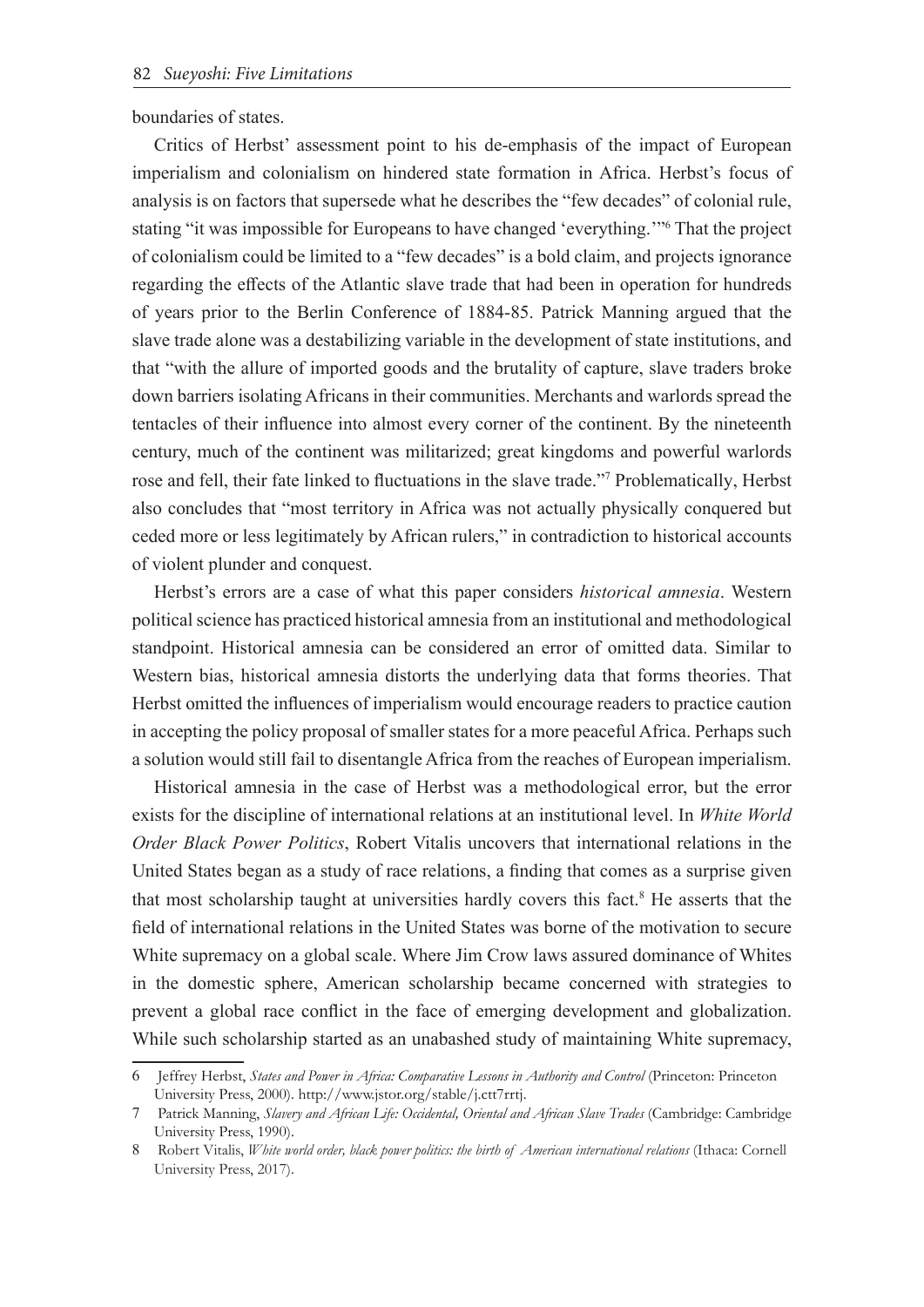the language began to shift towards perceivably raceless contracts such as international security in parallel to the growing discomfort of Americans towards racist language. Cold War fears also diluted concern from race relations towards security studies between the bipolar powers. Yet Vitalis considers the shift a matter of tone or syntax, not content. Vitalis details the theories of an impressive array of Black intellectuals who produced theory relating to this phenomenon, despite exile from the preeminent universities that at the time would educate but not hire Black scholars. Dubbed the Howard School after the preeminent Historically Black College (HBCU) where they concentrated, these intellectuals theorized that international relations was not merely study of race relations but more so a substantiation of racism.

 This historical retelling unhinges the validity of international relations theory overall. If original motivations aimed to conjure strategies to control the non-Western and non-White, thus embracing international inequalities, what legitimacy remains for unbiased research on power relations in international theory? A general condemnation of international relations theory will not be dissected in this paper. However, the motivations behind historical amnesia illuminate an institutional backdrop for why methodological errors may occur in producing theory that does not apply to the non-West.

#### **Scope**

Foundational neorealist Kenneth Waltz stated in his main work on international relations that "it would be…ridiculous to construct a theory of international politics on Malaysia and Costa Rica... A general theory of international politics is necessarily based on the great powers."9 This underlines the question of scope: it was not necessarily the intention for some political science theories, even those of international relations, to explain all aspects of international interactions. For varieties of realism, the emphasis is on the imperatives of the "great powers"; thus, theories become tenuous or sparse when applied to anything in the global periphery, including lesser-developed countries (LDCs).

The appeal of neorealism is found in its parsimonious, detached and scientific telling of world history; that a relatively simplistic approach can be taken to find patterns in international relations. Waltz made no claim to explain every unit of historical event, and the theory duly does not do so. Political science, for some cases, does not work in non-Western contexts because it intentionally removes the non-West from the scope of study.

<sup>9</sup> Kenneth Waltz, *Theory of International Politics* (Waveland Press, 1979).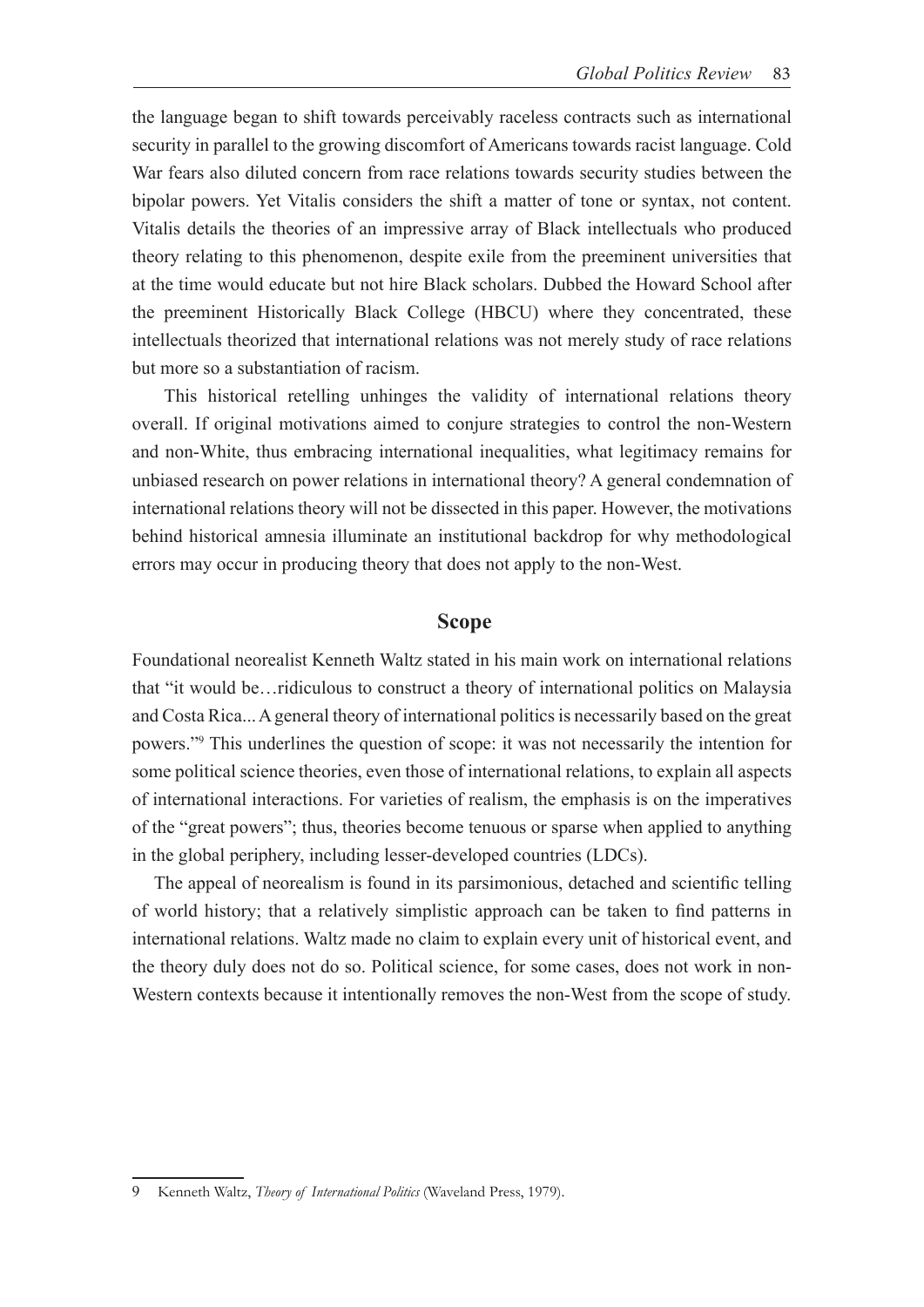## **Williful Othering**

*"The West's authorship of IR theory is a hegemonic practice which closes out other possible readings/writings of world politics. As a product of Modernity, Western IR theory therefore rests on the necessary marginalization of…other non-Western sites of knowledge."*

*-* Kevin C. Dunn

Descriptions of the non-West as the aberrant "other" have been deployed as a method to explain away outcomes that stray from the predictions of Western political science. Regarding deviations from modernization theory in Asia, explanations have been drawn from the notion of oriental despotism. Oriental despotism and its offspring suggest Asia and its people are predisposed or more likely to accept authoritarian modes of governance. With origins in texts as foundational to political science as Aristotle's *Politics*, oriental despotism has influenced theories across time and ideologies – including Marx's "Asiatic mode of production" and Weber's "Sultanism."10 Karl Wittfogel's now-contested summation of such a theory is found in his book, *Oriental Despotism.*11 For Wittfogel and his followers, the Asian region's dependence on large-scale irrigation systems required efficient management and centralized control, which in turn required a chronically weak civil society and thus an environment conducive to authoritarianism. In adopting this position, theories maintain veracity by distancing the possibilities of application in Asia – an issue of willful othering. Willful othering can be considered a sort of intentional historical amnesia. Through methods like oriental despotism, willful othering reduces causal thinking to culturist perspectives that can prevent reconciliatory theorizing of a more accurate gradation.

As an example, in the latter portion of the  $20<sup>th</sup>$  century, the Middle East seemed ready to fulfill the conditions of economic advancement necessary for democracy to flourish. Puzzled by the persistence of authoritarianism in the Middle East, some discourse pointed to oriental despotism to explain the deficit of democracies.12 In this argument, the Middle East warded off the implementation of democratic rule and upheld authoritarianism through cultural means. This pathway of economic development, combined with authoritarianism, was unpredicted by the followers of the variant of democratization theory that considered the structures of the West as the final idealized outcome. Critics of the oriental despotism argument note the survey evidence pointing to support for democracy in Middle Eastern states.<sup>13</sup> Oriental despotism, on one hand a case for cultural sensitivity, also exhibits reductionist tendencies that disallow accurate depictions of behavior. The willful othering

<sup>10</sup> Rolando Minuti, "Oriental Despotism" in: *European History Online (EGO)* (Mainz: Leibniz Institute of European History (IEG), 2012). URL: http://www.ieg-ego.eu/minutir-2012-en

<sup>11</sup> Karl Wittfogel, *Oriental despotism a comparative study of total power* (New York: Vintage Books, 1981).

<sup>12</sup> Raymond Hinnebusch, "Authoritarian persistence, democratization theory and the Middle East: An overview and critique" in *Democratization* 22, no. 2 (2006): 373-395.

<sup>13</sup> Mark Tessler, "Islam and Democracy in the Middle East: the Impact of Religious Orientations on Attitudes toward Democratization in Four Arab Countries," *Comparative Politics* 34, no. 3 (2002): 337–54.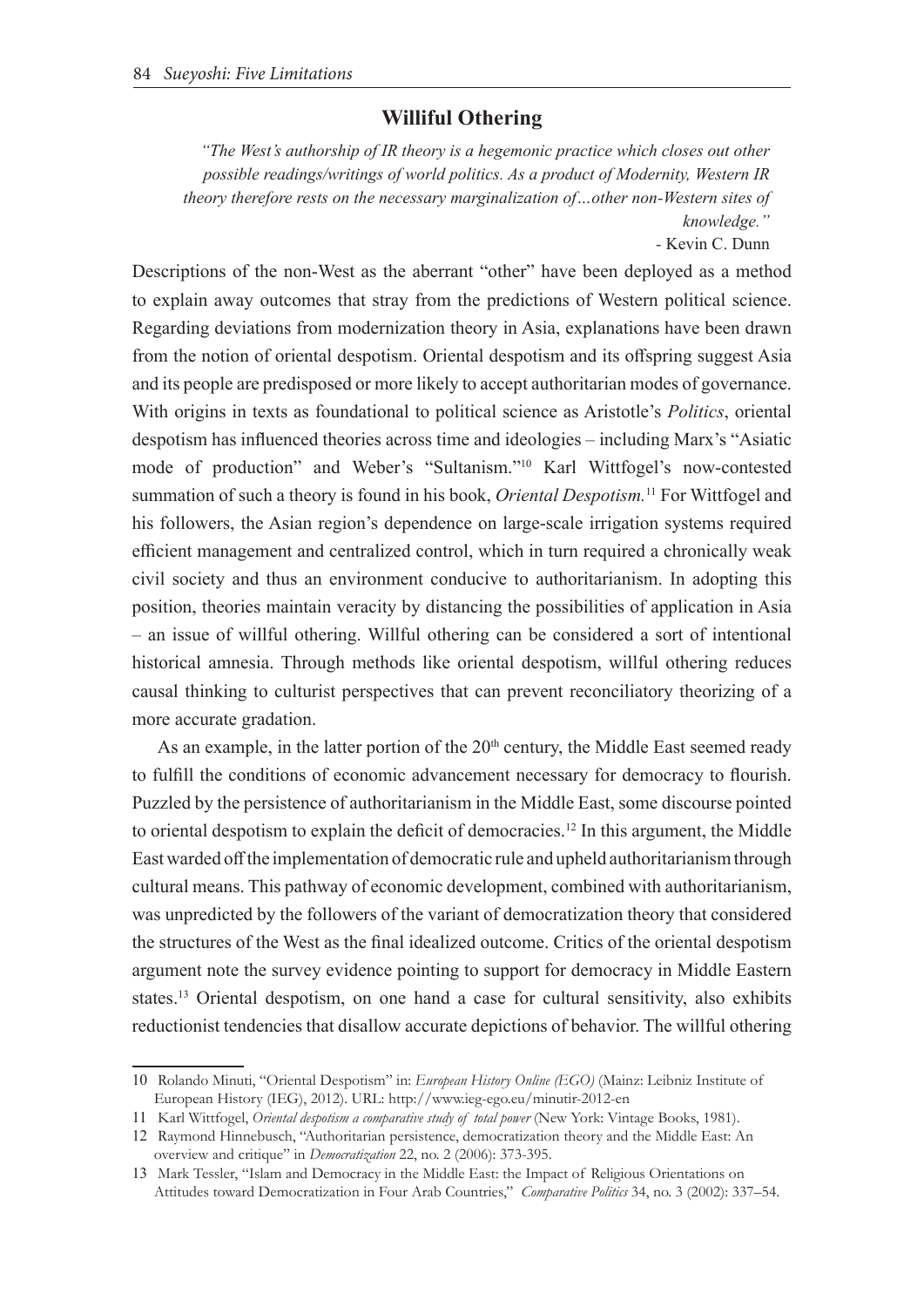of non-Western cultures asserts a set of inaccurate facts that become foundational to inaccurate theory.

#### **Political Ontology**

*"No political analysis has ever been ontologically neutral."* - Colin Hay

 A debate overall exists on whether the social world can be explained through the material sciences. Some argue this question is outside of the scope of political science. However, in examining why certain theories continue to fail in non-Western contexts, it is worthwhile to conduct a limited discussion on political ontology. Political ontology refers to the "the sorts of social entities whose consistent existence analysts can reasonably assume."14 Choices made in political ontology will logically antecede the choices in epistemology and methodology. Ontological debates surround underlying assumptions to theories, such as the individual-group relationship and the structure-agency relationship.

Ontological assumptions, based on some level of consensus on these debates, make possible the naturalist attempts to explain the social world. As an example, in the debate of individual-group relationship, perhaps it is a case of over-exerting Western conceptualizations of the individual that brings political science to a reliance on some (light) consensus towards the idea that society is an aggregate of its individually motivated actors. It is possible to imagine that these relationships, given their origins in Western philosophical thought, underpin overall the fragility of political science theories when applied universally.

## **Concluding Remarks**

 The errors stipulated in this paper do not demand or normatively expect an end to Western contributions to IR, nor do they undermine the overall quality of contributions of Western origin. As alluded to before, the theorists discussed above have addressed the non-West in more than a handful of capacities. And of course, palpable is the irony of this paper itself being written in English for a largely Western audience.

Ethnic conflict, racial tensions, and mass shifts in global migration patterns result from an era of hyper globalization. In the ever-shifting power balances of the West and the rest, political science comes under increasing pressure to strengthen the robustness of theories to apply soundly in non-Western contexts. Towards this horizon, theorists may sharpen their analysis by considering the aforementioned five limitations upon which political science fails when placed adjacent to the Western canon.

<sup>14</sup> Robert E. Goodin and Charles Tilly, *The Oxford Handbook of Contextual Political Analysis*, ed. R. E Goodin and C. Tilly. (Oxford: Oxford University Press, 2006) 3-32.